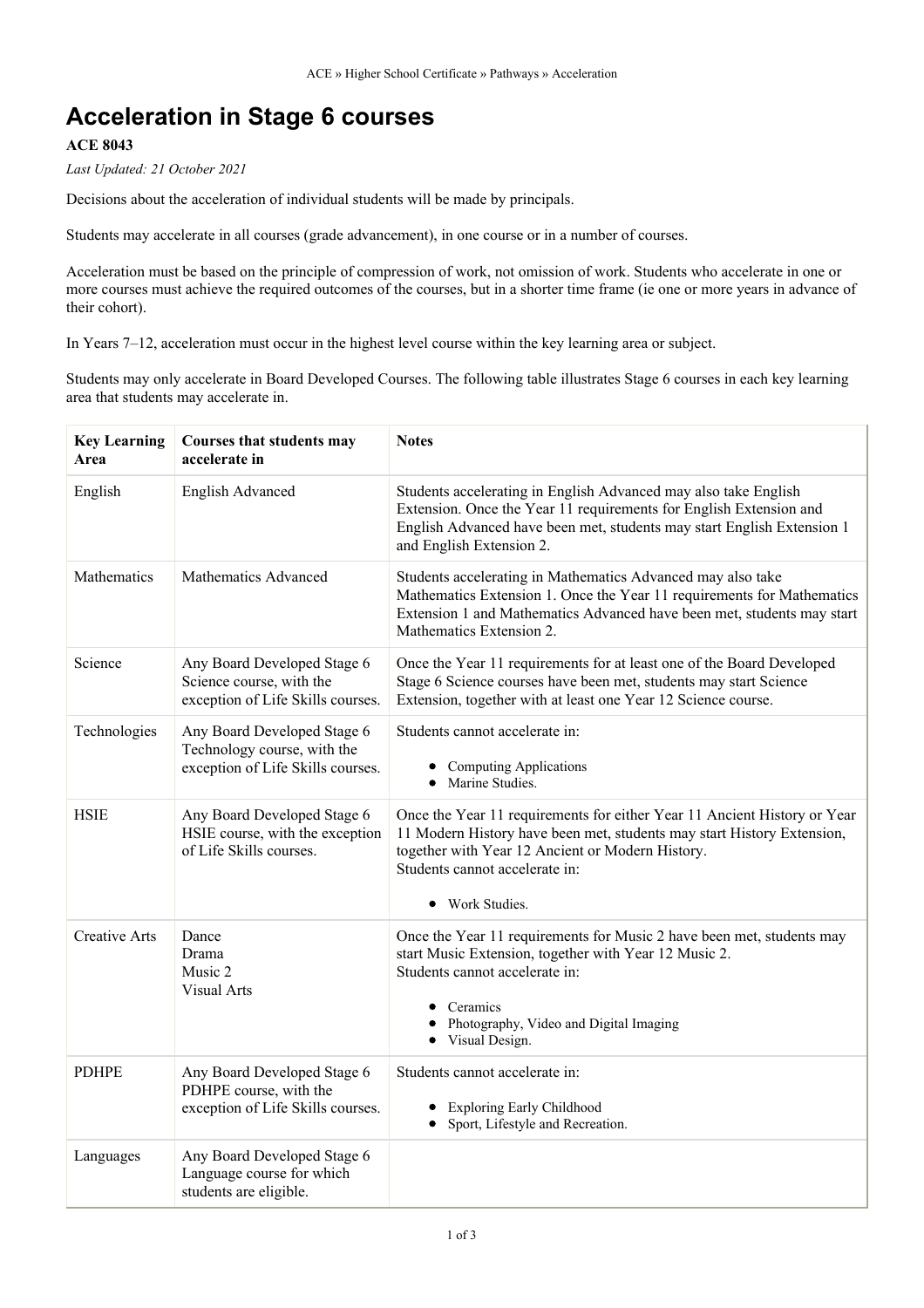An accelerating student may be permitted to repeat a course in which they have been accelerated, although this would not be the expectation.

Students may undertake Preliminary and/or HSC courses in advance of their usual cohort or in less than NESA's stated indicative times.

Students who are genuine accelerants, and for whom the school confidently expects a grade 'A' to be awarded at the completion of the Stage 5 course, may begin studying a Stage 6 course in the corresponding learning area while still in Stage 5.

Where a student has demonstrated a talent in a particular course and has completed all Stage 5 requirements for that course, the student may begin studying Stage 6 in an appropriate course.

Similarly, where a student demonstrates an authentic interest in, and aptitude for, a Stage 6 course for which there is no corresponding Stage 5 course, the student may begin studying the Stage 6 course when all mandatory requirements in that particular KLA have been completed.

Accelerating students may count towards their Higher School Certificate results obtained in advance of their cohort. This means that acceleration, other than grade advancement, can be regarded as a form of accumulation.

Accelerating students should complete all assessment tasks (or their equivalent) that are undertaken by students completing the usual HSC program. This does not mean that accelerating students must complete every assessment task at the same time as other students. In some instances this will clearly be impossible, as it depends on when the student is accelerated and the amount of work that has been covered. There may need to be flexibility in the order and timing of assessment tasks. This also means, however, that accelerating students may have to do additional work at certain times and that, to some extent, programs of work may have to be specifically tailored to each student's needs.

Note 1: students accelerating in a Stage 6 course must complete the *HSC: All My Own Work* program (or equivalent) prior to commencing the course.

Note 2: for information regarding early commencement of Stage 6 VET courses, refer to Guidelines for access to Vocational Education and Training (VET) courses by students in Years 9 and 10.